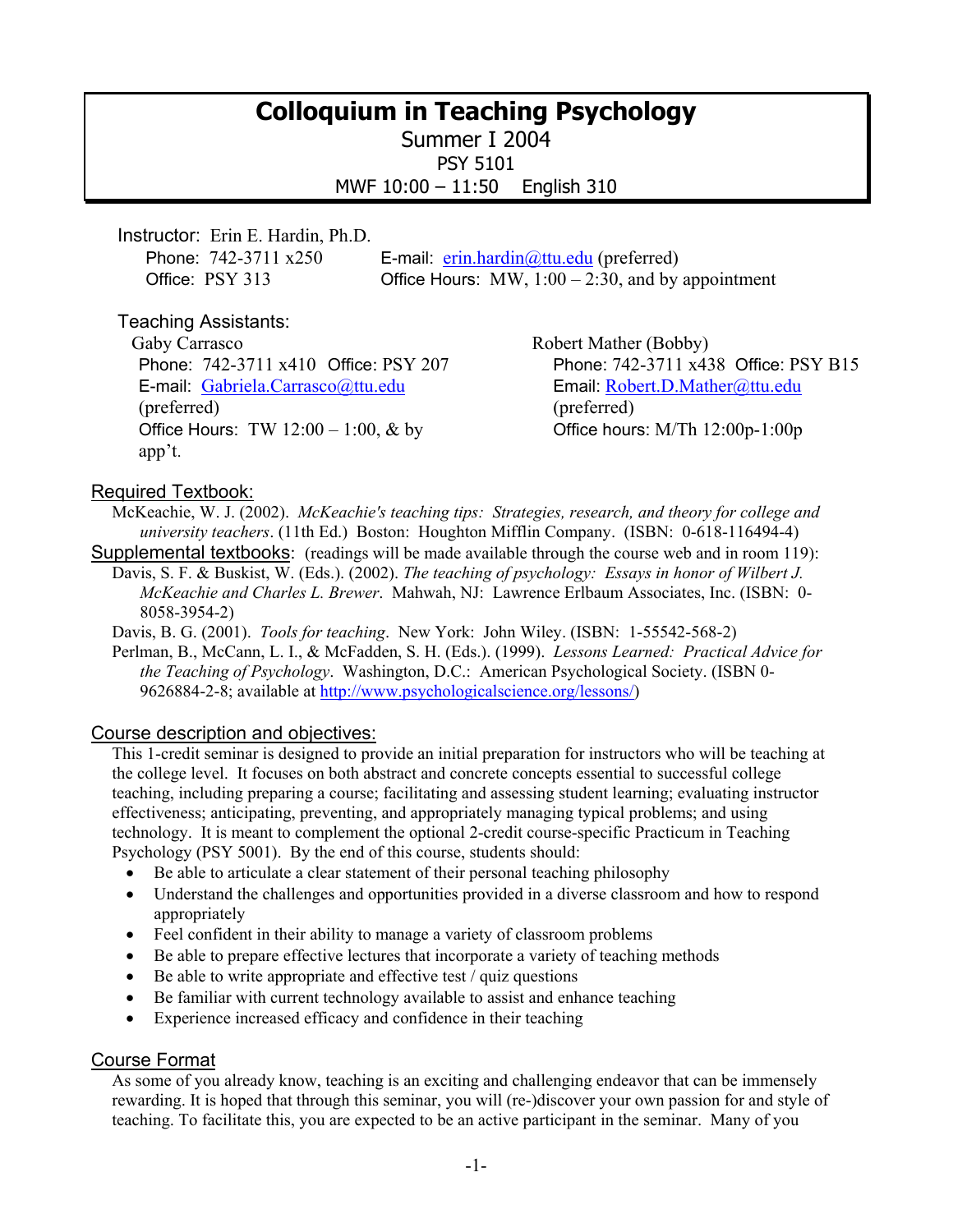already have significant teaching experience to share with your colleagues, and all of you have decades of experience with a variety of teachers from which to draw. Therefore, class sessions will generally consist of discussions and activities, often led by you or your colleagues. Your instructor has designed the course, chosen the weekly topics and readings, and thought carefully about the types of assignments and format that would be best suited to the course goals. However, the primary responsibility for class discussions (and ultimately the "feel" of the course) rests with the students. The quality of the course will depend very much on the preparation and effort expended by all members of the seminar. Thus, you are expected to have completed all assigned readings prior to the class for which assigned and to come to class ready to participate fully. In addition to these discussions, we will occasionally have guest lectures, specialized training in the use of teaching-related technology, and brief mini-lecture presentations by students who are not enrolled in the 3-credit version of the course. In addition to the assigned readings, additional resources will be available through the course WebCT site: http://www.webct.ttu.edu. Important announcements, supplemental resources, and assignments will be available through WebCT. **Thus, all students are expected to have an active E-Raider account and to access WebCT at least once before each class session.** 

## Course Requirements:

- **1. Attendance and participation**. This is an intensive 4-week course. This, combined with the nature and structure of the course make consistent attendance and preparation vital to your learning. Thus, you are expected to attend all class sessions, to read critically all assigned readings prior to each class, and to come prepared to discuss the readings. If you are unable to attend a session for a legitimate reason, please inform me as soon as possible, but no later than 24 hours after the scheduled class session you miss. If you have three absences, regardless of the reason, you will have missed a significant amount of the course and will thus earn a "Fail" grade. If you miss any session without informing me in a timely manner, this will be considered irresponsible and unacceptable behavior for a teacher, and will result in a "Fail" grade.
- **2. Discussion leadership**. You will participate in presentation / discussion facilitation on one set of assigned readings, to be determined in class. You should try to move beyond a simple review of the material and stimulate discussion about the ideas raised in the articles, activities to apply them, etc. The instructor can provide ideas and additional resources for your presentation, on request.
- **3. Discussion questions**. Students are expected to submit a set of 1-2 questions or comments per reading, with no fewer than 2 and no more than 5 questions, by 8:00am the day of the seminar via WebCT. So, if there are four chapters from the McKeachie book assigned, you must submit 4 or 5 questions; if there is one chapter assigned, you must submit 2 questions. These should consist of questions that arose as you did the reading, or things you are wondering about or would like to discuss in class, as well as general reactions or comments sparked by the readings. They can focus on anything from application to theory, from broad to very specific issues. Although I will make an effort to have your questions addressed in class, you should also take the initiative to share your thoughts and ask your question(s) in class. You will not submit questions for the day you are assigned as a discussion leader. You should submit questions for 10 of the remaining 11 classes for which there are assigned readings.
- **4. Lecture presentation**. Students not enrolled in PSY 5001 will be required to make one brief (10 minute) lecture presentation to the class. Presentation times will be scheduled during the first few class meetings. You may present on any lecture content you choose. The purpose of the presentation is to provide an opportunity to receive feedback from your peers and instructors on your lecturing style, including clarity of explanation, pace, pitch, engagement, etc. Thus, the bulk of your presentation time should involve you lecturing, as opposed to leading a discussion or other participatory activity. If you are unable to present on the day you are scheduled, it is your responsibility to find someone willing to switch times with you.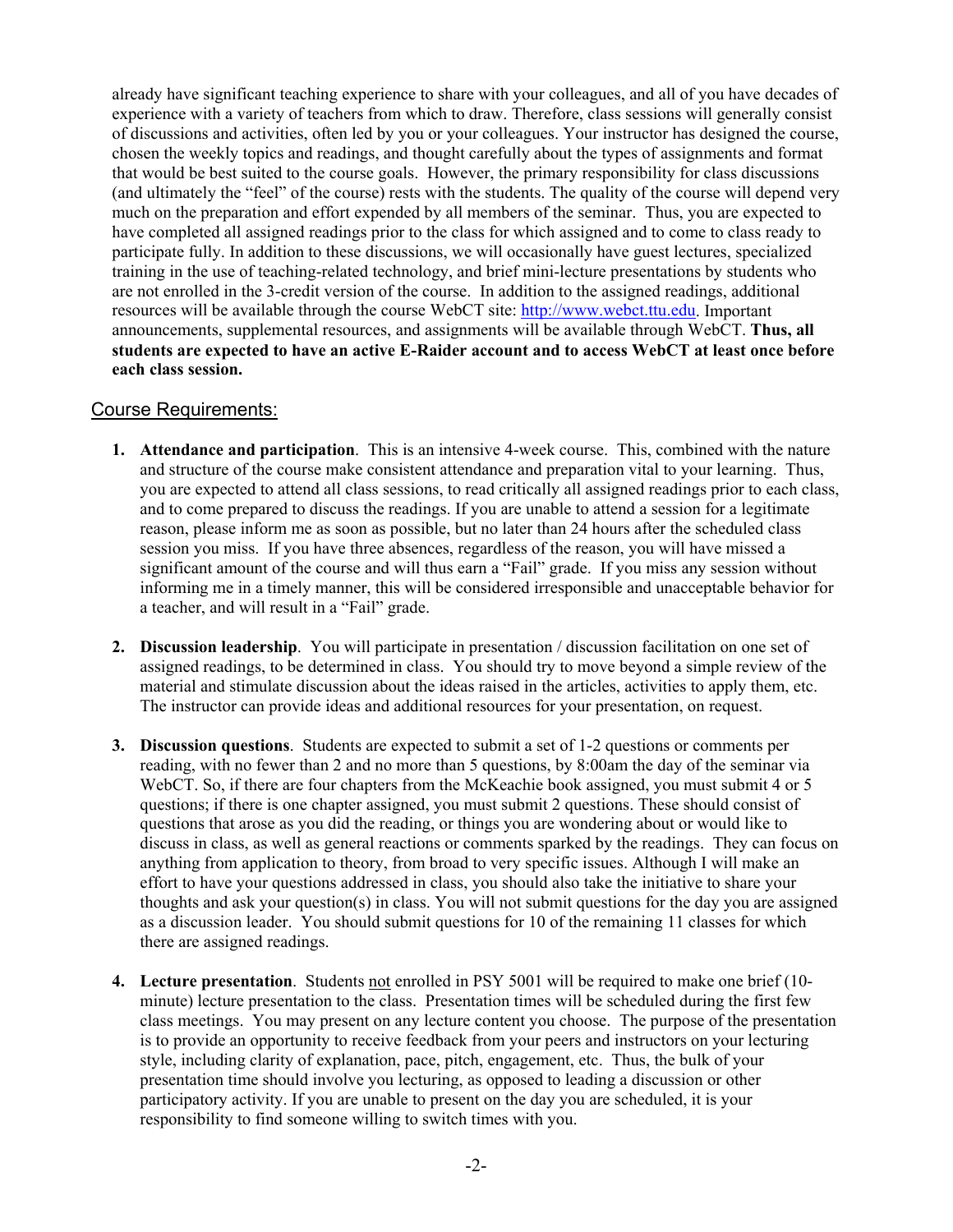- **5. Reaction to lecture presentation.** Your lecture presentations will be videotaped. You are to watch your videotape after your presentations and write a brief (1-2 page) reaction paper. Please read Davis, Ch. 42 ("Watching yourself on videotape;" pp. 355 – 361, available under "Assignments" in WebCT or in room 119), which outlines areas to focus on in your review of the tape and in your written reaction paper. **Due: at the beginning of the class following your presentation.**
- **6. Exam questions**. You are to write 3 multiple-choice questions and one short-answer / essay question. Topics to be covered in your questions will be assigned in class. The multiple-choice questions should have 4 answer choices. The essay question should require a minimum of  $\frac{1}{2}$  page to answer (~1 paragraph). You should also prepare a description of how you will grade the essay answer. Please bring **four copies** of your questions with you to class on **June 28**. Note that these are to be original questions – while you are welcome to consult colleagues' old tests or existing test banks, the purpose of this exercise is to gain experience writing original test questions. It is not acceptable to simply bring someone else's test questions.
- **7. Statement of Teaching Philosophy**. As you will hopefully learn in this seminar, good teaching requires careful forethought and planning and a keen awareness of what your specific goals for your students are. A statement of teaching philosophy is often used to summarize these goals, the philosophy from which they derive, and one's strategies for meeting them. Many prospective academic employers require applicants to submit a teaching statement. In addition, the practice of writing a teaching statement is one of the best ways to clarify your philosophy of teaching for yourself. Therefore, your task is to write a 1 - 4 page (doublespaced) statement of your teaching philosophy. What do you believe in as a teacher? What do you hope to accomplish in the classroom? What do you want students to leave your course(s) with? How do you try to accomplish these goals? The following reading (available under "Assignments" in WebCT or in room 119) should be helpful in this endeavor: "Developing a Personal Vision of Teaching" (pp. 15 – 28) in Brookfield, S. D. (1990). *The skillful teacher: On technique, trust, and responsiveness in the classroom*. San Francisco: Jossey-Bass Publishers. Teaching philosophies evolve over time and ideally are continually revised. It is understood that for many of you, your statement will be a first attempt at thinking about and articulating your philosophy of teaching. **Due: June 30, 2004.**

## **Evaluation**

The course is graded as "Pass" or "Fail." A grade of "Pass" is not automatic. Those who do not satisfactorily meet all course expectations will receive a grade of "Fail." Satisfactorily meeting course expectations means two things: (1) Turning in all assignments on-time. **Failure to turn in any assignment will be considered irresponsible and unacceptable behavior for a teacher, and will result in a "Fail" grade**. (2) Completing each assignment satisfactorily (i.e., following instructions and demonstrating appropriate effort). A total score of 80 points or above out of 100 points needs to be earned for you to earn a grade of "Pass" (58 out of 73 points for those enrolled in the three-credit version of the course). Points will be distributed as follows:

| For Students enrolled in PSY 5101 only  |     |
|-----------------------------------------|-----|
| Attendance and participation            | 13  |
| Discussion Leadership                   | 20  |
| Discussion questions                    | 10  |
| <b>Lecture Presentation</b>             | 17  |
| <b>Reaction to Lecture Presentation</b> | 10  |
| Test questions                          | 10  |
| Statement of teaching philosophy        | 20  |
| <b>TOTAL:</b>                           | 100 |

| For Students also enrolled in PSY 5001  |    |
|-----------------------------------------|----|
| Attendance and participation            | 13 |
| Discussion Leadership                   | 20 |
| Discussion questions                    | 10 |
| <b>Lecture Presentation</b>             |    |
| <b>Reaction to Lecture Presentation</b> |    |
| Test questions                          | 10 |
| Statement of teaching philosophy        | 20 |
| <b>TOTAL:</b>                           | 73 |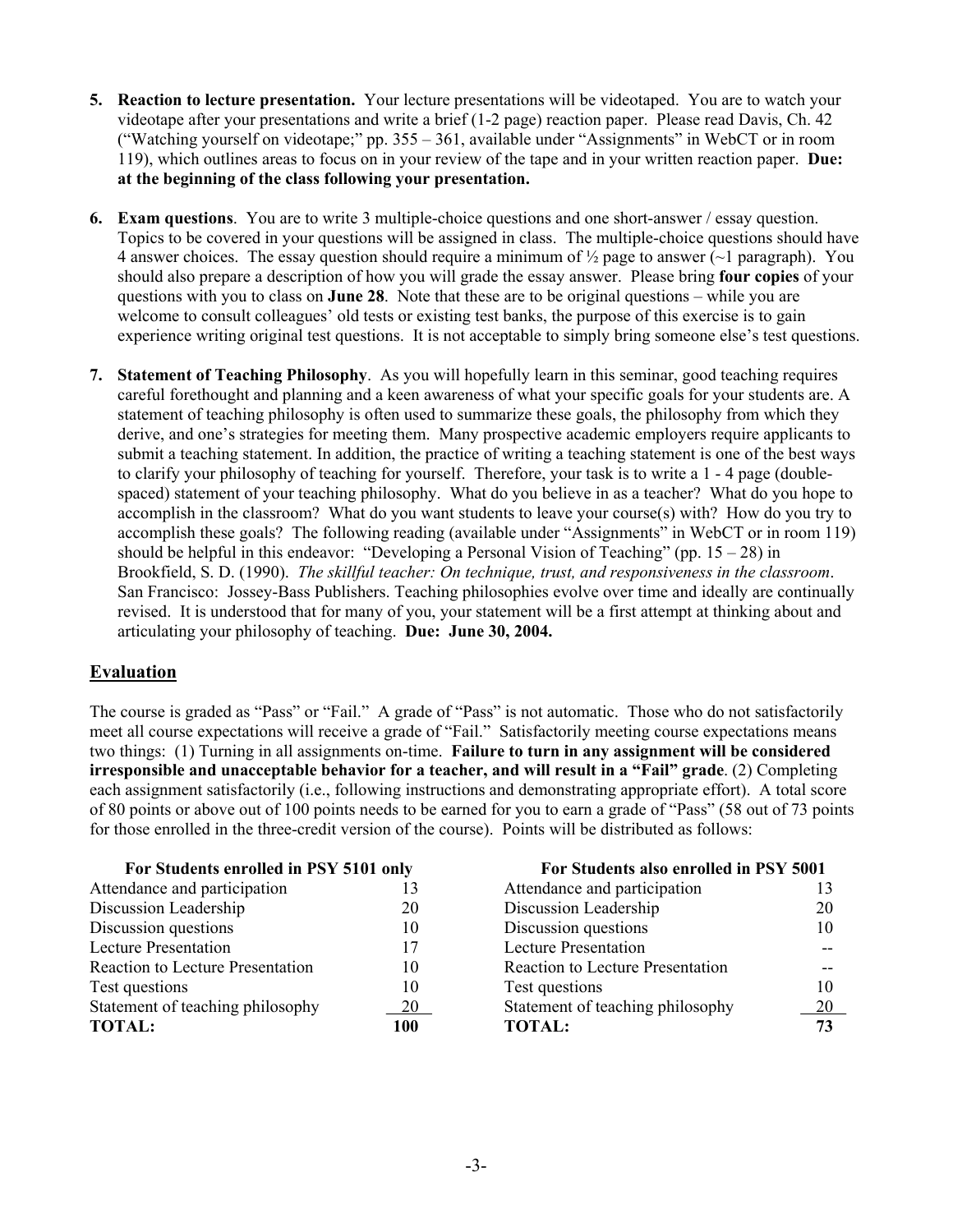## **Course Policies**

- **1. Late assignments:** All assignments are due at the beginning of class. Late assignments will not be accepted; thus, in the absence of pre-existing arrangements, failure to turn in any assignment on time will result in earning a "fail" grade. Please note that an excused absence from class the day an assignment is due does not necessarily mean you have a valid excuse for not turning in the assignment on time. If you must miss class the day an assignment is due, you are expected to have someone else turn your assignment in for you or to submit your paper electronically on time. If for some reason this is not possible, you must contact me immediately (preferably in advance) to explain the situation. I will determine whether a late assignment will be accepted.
- **2. Classroom behavior:** You are expected to actively participate in class and to share your relevant comments, questions, and ideas. It is my expectation that your behavior at all times will be respectful - of your colleagues, yourself, and me. Language that is disrespectful based on race/ethnicity, sexual orientation, age, gender, religion, ability, social class, or size will not be tolerated. I will always end and begin class on time. Please arrive on time and be attentive throughout the entire class – do NOT begin packing up your belongings before class is dismissed or engage in private conversations during class, both of which are very distracting. Finally, please be sure to turn off your cell phones, pagers, etc. before class. It is my hope that if we all adhere to these minimal guidelines we will be able to engage in fun, thoughtful discussions and activities.
- **3. Academic Integrity:** The uncited use of others' teaching ideas for use in one's own teaching is perhaps the one area of academic life where stealing is not only allowed, but encouraged. Therefore, you are welcome to borrow others' ideas for use in your leading of class discussions or lecture presentations. However, you are expected to complete all written assignments independently. Copying portions of a colleague's statement of teaching philosophy for use in your own statement of teaching philosophy, or submitting an unaltered published test question (e.g., from a test bank) as one of your own will be considered plagiarism. **Evidence of such will result in a failing grade for the course.**

NOTE: Any student who, because of a disability, may require special arrangements in order to meet course requirements should contact the instructor as soon as possible to make any necessary accommodations. Student should present appropriate verification from AccessTECH. No requirement exists that accommodations be made prior to completion of this approved university procedure.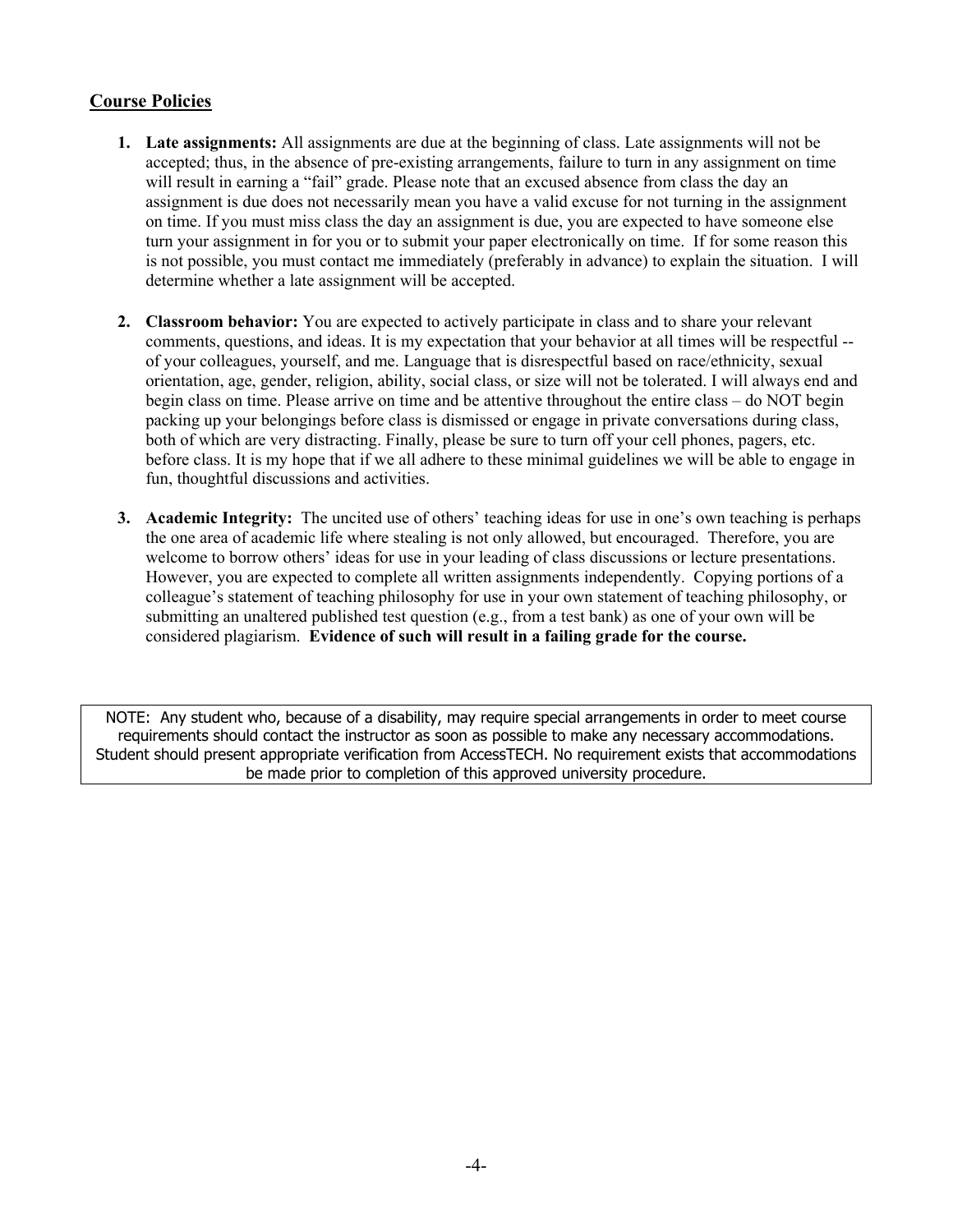# Course Schedule and Readings

All readings are to be completed *prior to* the class for which assigned. Aside from the readings from the required McKeachie text, other readings are available through WebCT or in room 119.

| <b>Date</b>                                                       | <b>Topic / Readings</b>                                                                               |  |  |
|-------------------------------------------------------------------|-------------------------------------------------------------------------------------------------------|--|--|
| W 6/2                                                             | What is a good teacher? The first day                                                                 |  |  |
|                                                                   |                                                                                                       |  |  |
|                                                                   | Before you Teach: Preparing a Course and Course Policies                                              |  |  |
| F 6/4                                                             | How traditional? Considering the inverted classroom and technology to support it                      |  |  |
|                                                                   | Guest Lecturer: Tony Rando, Instructional Technology Consultant, Teaching, Learning                   |  |  |
|                                                                   | & Technology Center (TLTC)                                                                            |  |  |
|                                                                   | Reading: Lage, M. J., G. J. Platt, and M. Treglia. (2000). Inverting the classroom: A                 |  |  |
| gateway to creating an inclusive learning environment. Journal of |                                                                                                       |  |  |
|                                                                   | Economic Education, 31, 30-43.                                                                        |  |  |
| <b>CLASS WILL MEET IN THE TLTC, ROOM 153</b>                      |                                                                                                       |  |  |
| M 6/7                                                             | Variations on the inverted classroom; Class policies to encourage learning and discourage<br>problems |  |  |
|                                                                   | Guest Speaker: Ken Gassiot, Assistant Director, Student Judicial Services                             |  |  |
|                                                                   | Readings: McKeachie, Ch. 7; also, browse Erin's H1300 WebCT site                                      |  |  |
|                                                                   |                                                                                                       |  |  |
| W 6/9                                                             | Discouraging problems, cont'd: preparing for the "problem" student; Formulating learning              |  |  |
|                                                                   | objectives                                                                                            |  |  |
|                                                                   | <b>Readings:</b> McKeachie, Ch. 11 & 12; Ch. 2 (pp. 9-12)                                             |  |  |
| F 6/11                                                            | Choosing readings and designing a syllabus                                                            |  |  |
|                                                                   | <b>Readings:</b> McKeachie, Ch. 2 (pp. $12-20$ )                                                      |  |  |
|                                                                   | Appleby, D. C. (1999). How to improve your teaching with the course syllabus.                         |  |  |
|                                                                   | In B. Perlman, L. I. McCann, & S. H. McFadden (Eds.). Lessons learned:                                |  |  |
|                                                                   | <i>Practical advice for the teaching of psychology</i> (pp. $19 - 24$ ). Washington,                  |  |  |
|                                                                   | D.C.: American Psychological Society.                                                                 |  |  |
|                                                                   | Banyard, P. & Grayson, A. (1999). Teaching with original sources. In B.                               |  |  |
|                                                                   | Perlman, L. I. McCann, & S. H. McFadden (Eds.). Lessons learned:                                      |  |  |
|                                                                   | Practical advice for the teaching of psychology (pp. 29 - 35). Washington,                            |  |  |
|                                                                   | D.C.: American Psychological Society.                                                                 |  |  |
|                                                                   | Dewey, R. A. (1999). Finding the right introductory psychology textbook. In                           |  |  |
|                                                                   | B. Perlman, L. I. McCann, & S. H. McFadden (Eds.). Lessons learned:                                   |  |  |
|                                                                   | Practical advice for the teaching of psychology (pp. 25 - 28). Washington,                            |  |  |
|                                                                   | D.C.: American Psychological Society.                                                                 |  |  |
|                                                                   | Essentials of Course Delivery: Philosophical                                                          |  |  |
| M 6/14                                                            | Ethical teaching and creating an accessible, diversity affirming classroom environment                |  |  |
|                                                                   | Guest speaker: Michelle Kiser, M.S., Senior Counselor, AccessTECH, Disability Support                 |  |  |

Program

**Readings:** McKeachie, Ch. 10 & 26

W 6/16 Motivating students and teaching them how to think and learn

**Readings:** McKeachie Ch. 9, 14, 23, 24

Halpern, D. F. (2002). Teaching for critical thinking: A four-part model to enhance thinking skills. In S. F. Davis & W. Buskist (Eds.). *The teaching of psychology: Essays in honor of Wilbert J. McKeachie and Charles L. Brewer*. (pp. 91 – 105). Mahwah, NJ: Lawrence Erlbaum Associates, Inc.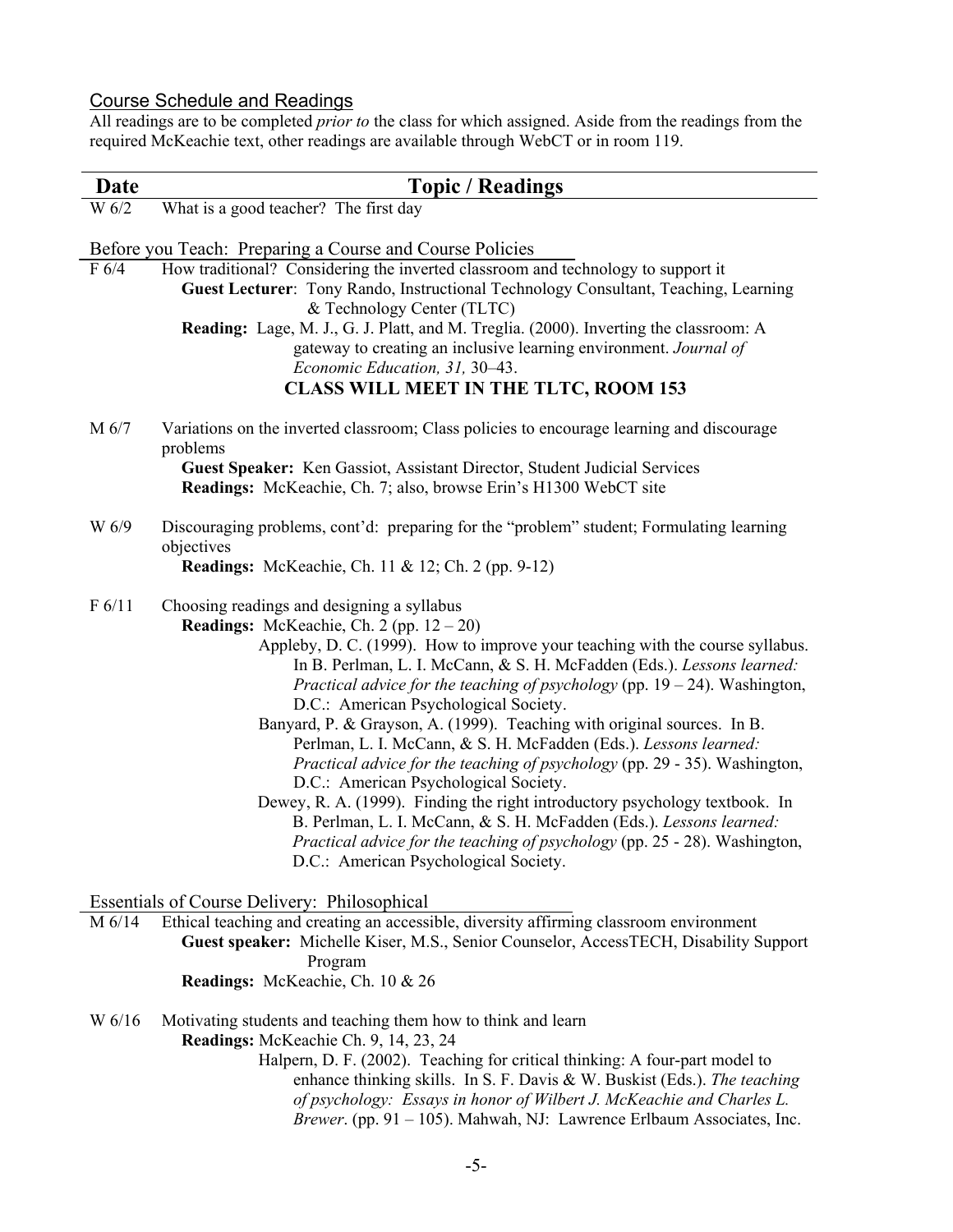| Date   | <b>Topic</b> / Readings                                                                                                                                                                                                                                                                                                                                                                                                 |
|--------|-------------------------------------------------------------------------------------------------------------------------------------------------------------------------------------------------------------------------------------------------------------------------------------------------------------------------------------------------------------------------------------------------------------------------|
|        | <b>Essentials of Course Delivery: Practical</b>                                                                                                                                                                                                                                                                                                                                                                         |
| F 6/18 | Preparing each class, identifying learning goals, writing lecture notes<br>Readings: McKeachie, Ch. 5<br>Ch. 14 from Davis, B. G. (2001). Tools for teaching. New York: John Wiley.                                                                                                                                                                                                                                     |
| M 6/21 | Technology revisited: using PowerPoint and other media to enhance lectures<br>Reading: McKeachie, Ch. 17<br><b>CLASS WILL MEET IN THE TLTC, ROOM 153</b>                                                                                                                                                                                                                                                                |
| W 6/23 | Delivering effective lectures and leading productive discussions<br>Readings: McKeachie, Ch. 4<br>Benjamin, L. T. (2002). Lecturing. In S. F. Davis & W. Buskist (Eds.). The<br>teaching of psychology: Essays in honor of Wilbert J. McKeachie and<br>Charles L. Brewer. (pp. 57 - 67). Mahwah, NJ: Lawrence Erlbaum<br>Associates, Inc.<br>Ch. 13 from Davis, B. G. (2001). Tools for teaching. New York: John Wiley. |
| F 6/25 | Other ways to teach: active learning and problem-based learning<br>Guest Speaker: Ginny Felstehausen, Ph.D., Professor, Family and Consumer Sciences<br>Education; Faculty Fellow, TLTC<br>Readings: McKeachie, Ch. 15 & 16                                                                                                                                                                                             |
| M 6/28 | Assessing learning: testing, other assignments, and grading<br><b>Readings:</b> McKeachie, Ch. 6, 8, & 13<br><b>EXAM QUESTIONS DUE</b>                                                                                                                                                                                                                                                                                  |
| W 6/30 | Evaluating teaching and professional development<br>Readings: McKeachie, Ch. 27<br>Korn, J. H. (2002). Beyond tenure: The teaching portfolio for reflection and<br>change. In S. F. Davis & W. Buskist (Eds.). The teaching of psychology:<br>Essays in honor of Wilbert J. McKeachie and Charles L. Brewer. (pp. 203                                                                                                   |

- 213). Mahwah, NJ: Lawrence Erlbaum Associates, Inc. **STATEMENT OF TEACHING PHILOSOPHY DUE**